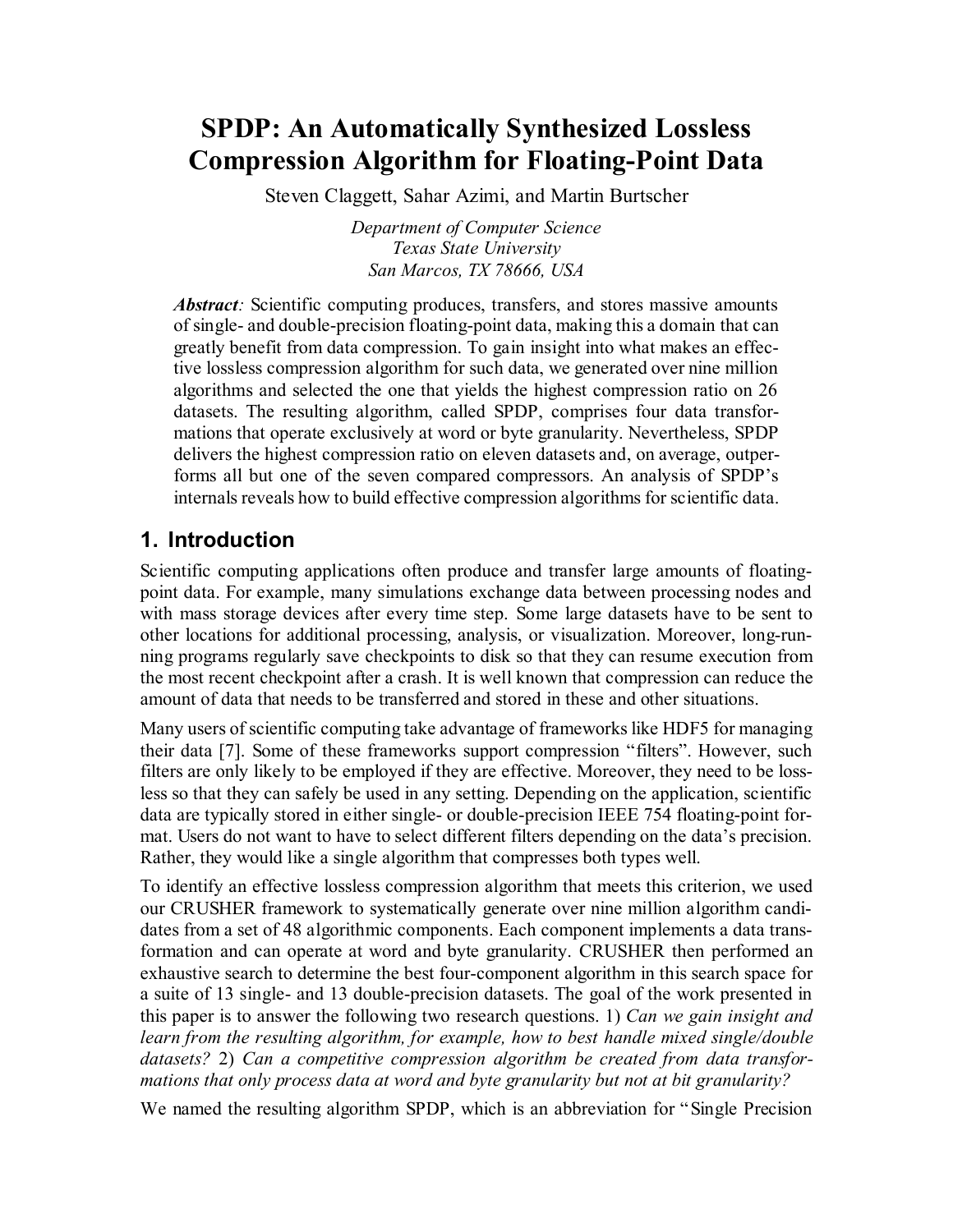Double Precision". It is brand new and not similar to prior compression algorithms. SPDP delivers the highest compression ratio on eleven of the 26 tested datasets. Only Zstd performs better. On average, SPDP outperforms Blosc, bzip2, FastLZ, LZ4, LZO, and Snappy by at least 30% in terms of compression ratio. However, it tends to be slower.

This paper makes the following contributions. 1) We systematically search 9,400,320 combinations of four algorithmic components to determine the best compression algorithm within this space. 2) We analyze the resulting sequence of components to gain insight into why it works well and how to handle mixed types of inputs. 3) We present a previously unknown algorithm (SPDP) that compresses floating-point data well even without any bitgranularity coders. 4) We compare many compression algorithms that are available as HDF5 filters in terms of compression ratio, compression throughput, and decompression throughput. SPDP is freely available as a standalone compressor and as an HDF5 filter [\[6\].](#page-9-1)

The rest of this paper is organized as follows. Section 2 describes our algorithm synthesis approach. Section 3 summarizes related work. Section 4 provides an overview of the system, compressors, and datasets we use. Section 5 presents and discusses the experimental results. Section 6 concludes with a summary and future work.

## **2. Algorithm Synthesis**

To be able to systematically search for effective compression algorithms, we built a framework called CRUSHER for automatically synthesizing compressors and the corresponding decompressors. It is based on a library of interoperable *algorithmic components*. These components are the result of a thorough analysis of preexisting compression algorithms. In particular, we broke many prior algorithms down into their constituent parts and generalized them. This yielded a number of algorithmic components for building data models and coders. We then implemented these components using a common interface such that each component can be given a block of data as input, which it transforms into an output block of data. This design makes it possible to combine (chain) the components in any way, allowing for the generation of a large number of compression-algorithm candidates from a small set of components. CRUSHER uses exhaustive search to automatically determine the best chain of components (aka compression algorithm) in its search space for a given set of input data. Importantly, for each algorithmic component, the framework includes an inverse that performs the opposite transformation. Thus, for any chain of components, it is straightforward to synthesize the matching decompressor.

## **2.1. Algorithmic Components**

This section describes the 48 algorithmic components available to CRUSHER for synthesizing compression algorithms. Many of them are generalizations or approximations of data transformations extracted from prior algorithms. Each component takes a sequence of values as input (i.e., an array), transforms it, and outputs the transformed sequence.

The **NUL** component simply outputs the input sequence. It ensures that chains with *n* components can also represent all possible algorithms with fewer than *n* components.

The **BIT** component groups the values into chunks of as many values as there are bits per value. It then transforms each chunk by emitting a word that contains the most significant bits of the values, followed by a word that contains the second most significant bits, etc.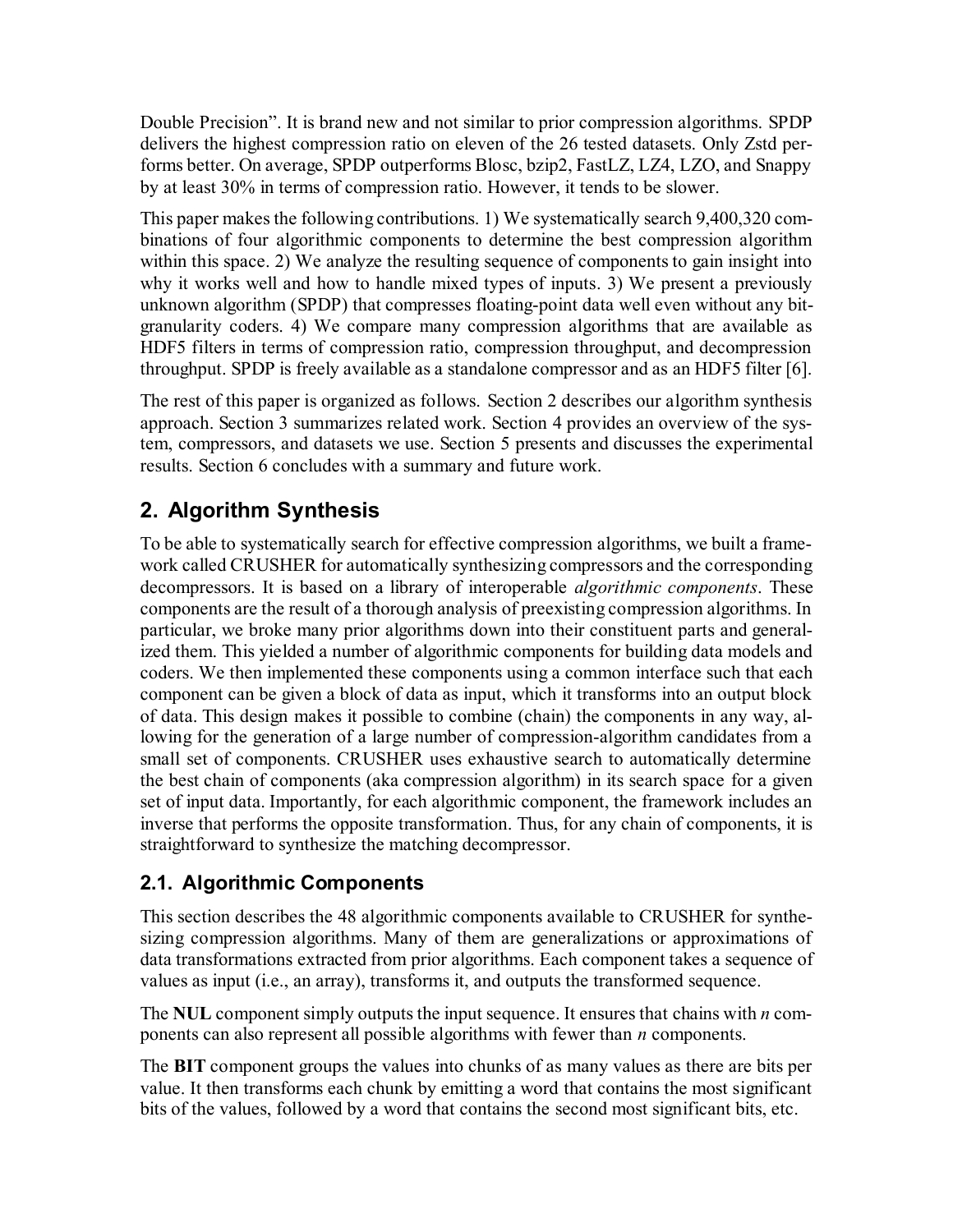The **DIM***n* component takes a parameter *n* that specifies the dimensionality and groups the values accordingly. For example, a dimension of three changes the linear sequence *x1*, *y1*,  $z_1, x_2, y_2, z_2, x_3, y_3, z_3$  into  $x_1, x_2, x_3, y_1, y_2, y_3, z_1, z_2, z_3$ . We use  $n = 2, 4, 8$ , and 12.

The **ROT***n* component takes a parameter *n* that specifies by how many units to rotate the bits of each word in the input sequence. There are seven versions of this component that rotate the bits by one eighth to seven eighths of the word size in bits.

The LNV $kn$  component takes two parameters. It subtracts the last  $n<sup>th</sup>$  value from the current value and emits the residual. If  $k = 's'$ , arithmetic subtraction is used. If  $k = 'x'$ , bitwise subtraction (xor) is used. In both cases, we tested  $n = 1, 2, 3, 4, 8, 12, 16, 32,$  and 64.

None of the above components change the size of the data blocks. The next three components are the only ones that can reduce the length of a data block, i.e., compress it.

The **ZE** component operates on chunks of eight values and emits a bitmap that contains a bit for every value in the chunk. Each bit indicates whether the corresponding value is zero or not. Following the bitmap, ZE emits the non-zero values from the chunk.

The **RLE** component performs run-length encoding. In particular, it counts how many times the current value appears in a row. Then it counts how many non-repeating values follow. Both counts are recorded in a single word, i.e., each count gets half of the bits. This count is emitted first, followed by the current value and then the non-repeating values.

The **LZ***ln* component implements a variant of the LZ77 algorithm [\[13\].](#page-9-2) It incorporates tradeoffs that make it more efficient than other LZ77 versions on hard-to-compress data and operates as follows. It uses a 32768-entry hash table to identify the *l* most recent prior occurrences of the current value. Then it checks whether the *n* values immediately preceding those locations match the *n* values just before the current location. If they do not, only the current value is emitted and the component advances to the next value. If the *n* values match, the component counts how many values following the current value match the values after that location. The length of the matching substring is emitted and the component advances by that many values. We consider  $n = 3, 4, 5, 6$ , and 7 combined with  $l = 'a', 'b',$ and 'c', where 'a' = 1, 'b' = 2, and 'c' = 4, which yields fifteen LZ*ln* components.

The **|** pseudo component, called the Cut and denoted by a vertical bar, is a singleton component that converts a sequence of words into a sequence of bytes. Every algorithm produced by CRUSHER contains a Cut, which is included because it may be more effective to perform none, some, or all of the compression at byte rather than word granularity.

Each component includes a corresponding inverse component that performs the reverse data transformation. By chaining the inverse components in the opposite order, CRUSHER can automatically synthesize the matching decompression algorithm for any chain of components, i.e., for any compression algorithm it can generate.

Due to the Cut, we need two versions of each component and its inverse, one for words (4 byte values) and one for bytes. We implemented all components using  $C++$  templates to facilitate the generation of these versions. There are no components that emit data at bit granularity such as Huffman or arithmetic coders. Each component exclusively uses integer operations and works on an integer representation, i.e., each floating-point value is copied bit by bit into an integer. All included components run in linear time. We excluded more complex components such as move-to-front and block-sorting components to make the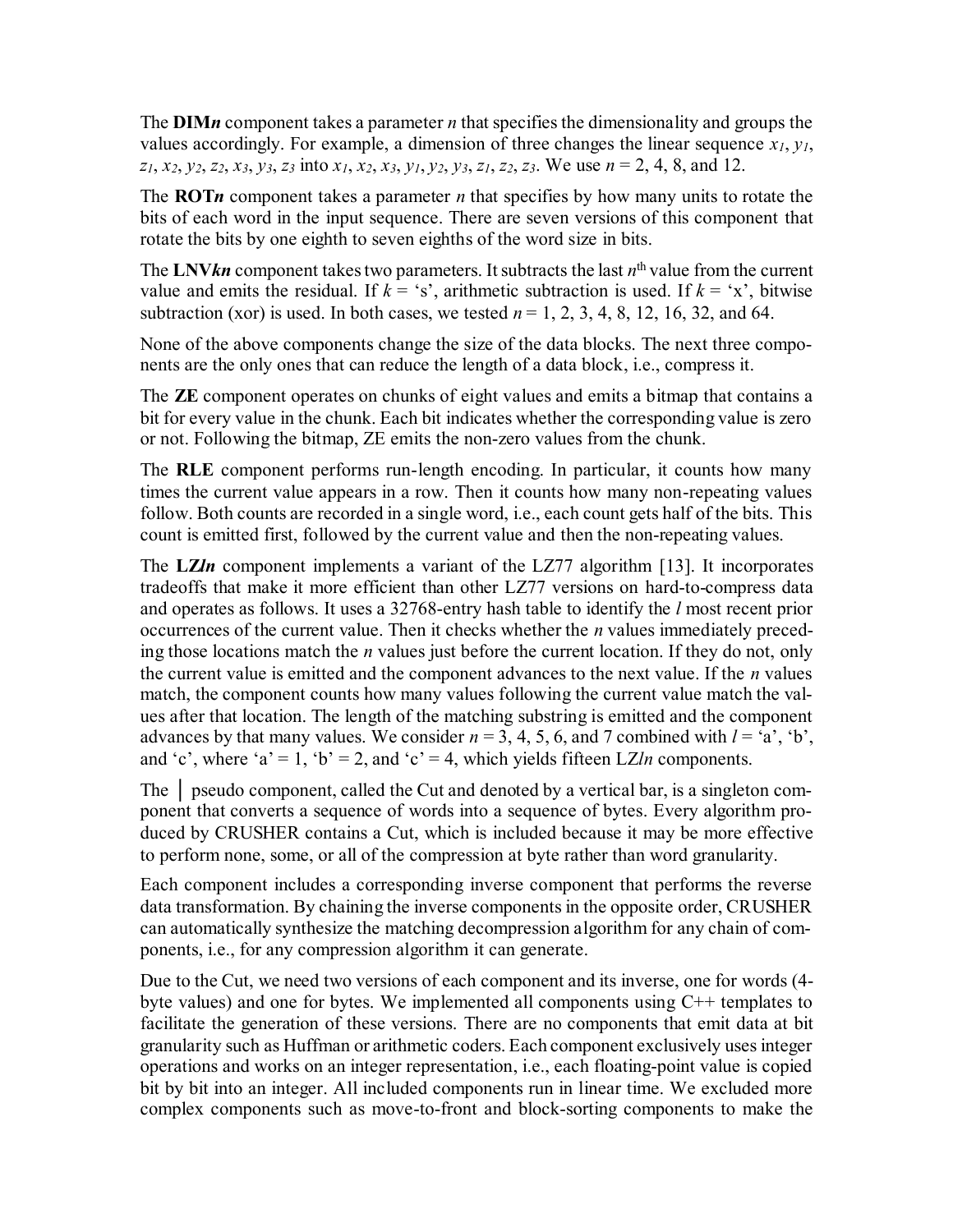synthesis faster, which has to evaluate millions of algorithms.

Not counting the Cut, CRUSHER has 48 components at its disposal, 17 of which are able to reduce the length of the data. The purpose of the remaining 31 components is to transform the values in such a way that the reducers become maximally efficient. Chains with more than four components have the potential for better compression but would make the search for the best algorithm nearly intractable. For an algorithm with *k* stages, i.e., a chain with *k* components, the search space encompasses  $(k+1) \cdot 48^{k-1} \cdot 17$  possibilities because there are  $k+1$  locations for the Cut,  $k-1$  stages that can each hold any one of the 48 components (duplicates are allowed), and a final stage that can hold any one of the 17 reducers. In our case, this amounts to 9,400,320 possible four-stage algorithms.

## **3. Related Work**

This section describes prior work on synthesizing compression algorithms. We first used CRUSHER to create a massively-parallel floating-point compression algorithm for GPUs [\[12\].](#page-9-3) That work employs some of the same algorithmic components. However, it only utilizes components that can easily be parallelized. SPDP does not have this limitation, which is why it almost always compresses better, in some cases by a large margin.

Then, we modified CRUSHER itself by adding a fast heuristic- and sampling-based parallel search algorithm to accelerate the synthesis [\[2\].](#page-9-4) This makes it possible to generate compression algorithms in real-time that are tailored to each dataset, i.e., to compress each dataset with a potentially unique algorithm. Whereas this customization yields higher compression ratios on some inputs, the fast search tends to miss some good algorithms in the search space. On average, the compression ratio is 12% lower on the double- and 20% lower on the single-precision datasets compared to SPDP, whose synthesis took days.

None of the remaining related works described below are designed for floating-point data. Instead, they target integers, program execution traces, heterogeneous files, images, and databases. Hence, we do not compare SPDP to these approaches.

We utilized CRUSHER to generate integer compression algorithms that are space-probe friendly [\[3\].](#page-9-5) That work also partially uses the same algorithmic components. However, it only employs components that require very little state (small or no tables/dictionaries) as most space probes only contain a small amount of (radiation-hardened) main memory.

In much earlier work, we presented TCgen, a tool to generate customized trace compressors from a user-provided configuration of one or more predictors [\[1\].](#page-9-6) TCgen then translates this description into C source code that is optimized for the specified trace format and predictors (components). CRUSHER supports many more components and automatically determines good algorithms without the need for a description from the user.

Kattan and Poli propose a system that employs genetic programming to find optimal ways to combine standard compression algorithms [\[9\].](#page-9-7) They group similar data chunks together and label each group with the best compression algorithm for its chunks. Similarly, Hsu and Zwarico present an automatic synthesis technique for compressing heterogeneous files [\[8\].](#page-9-8) Each chunk of data is compressed using a different algorithm, which is determined using a statistical method. Note that they combine chunks of the input data that were potentially compressed with different algorithms whereas we combine components to form a single compression algorithm that is used throughout.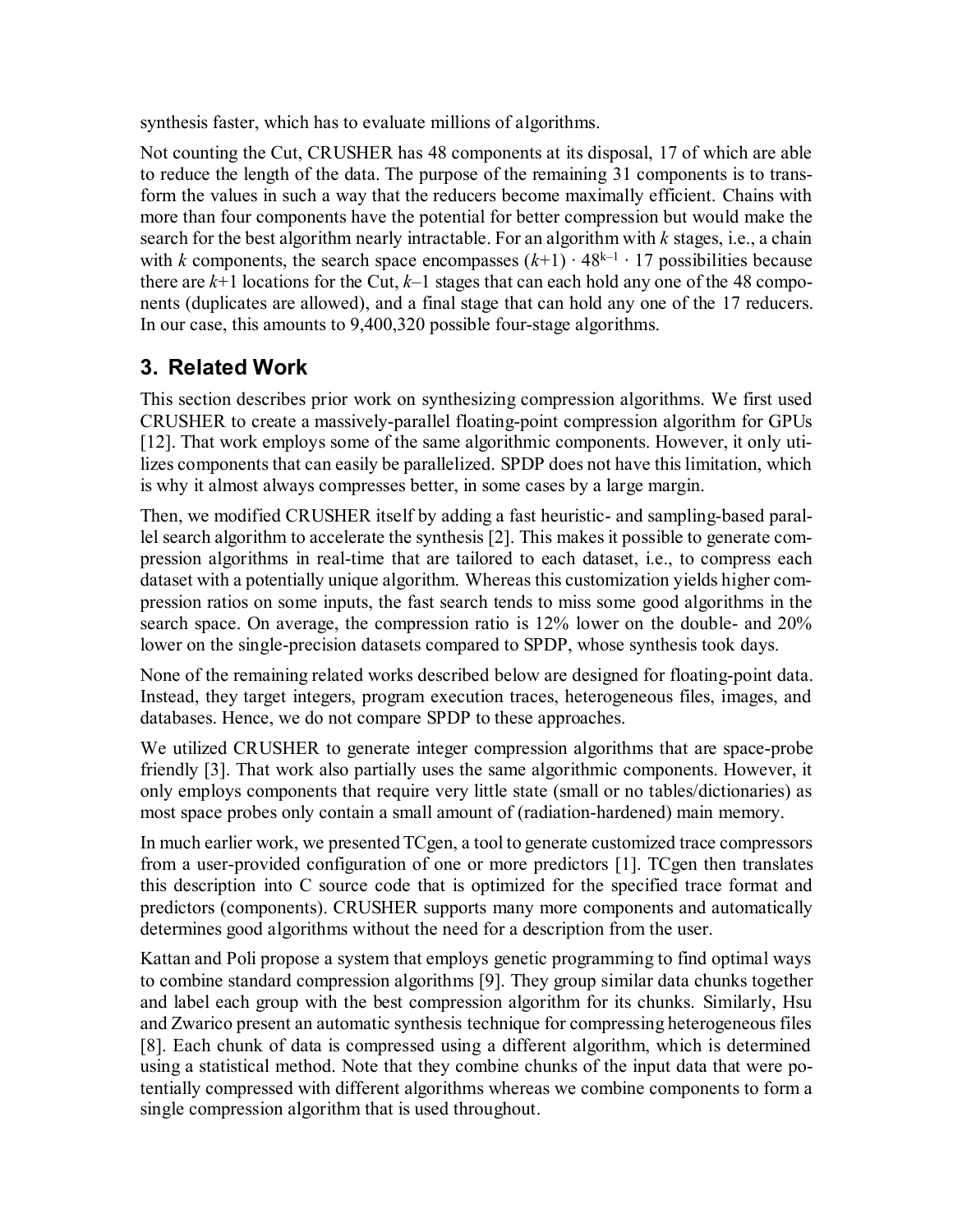The same distinction applies to Mitra et al., who propose a methodology for compressing fractal images [\[10\].](#page-9-9) Initially, fractal codes are computed for each domain block. Then these blocks are classified into two types based on the variability of the pixels in each block. The purpose of this classification is to obtain higher compression ratios and to reduce the encoding time. Wu and Lin use a similar approach with three classes [\[11\].](#page-9-10)

Fang et al. investigate how to compress database information to minimize the CPU/GPU transfer overhead [\[4\].](#page-9-11) They use a compression planner and a cost model to identify an optimal combination among nine different compression schemes and employ a rule-based method to automatically prune the search space. They utilize fewer components than we do and, as in Kattan and Poli's work, each component is an entire compression algorithm.

Chaining whole compression algorithms, as is proposed in some of the above work, is fundamentally different from chaining algorithmic components to build a compression algorithm, which is what we do. After all, the goal of a compression algorithm is to maximally reduce the number of bytes, which generally means that there are few exploitable patterns left in the output. This makes it difficult for the next compression algorithm in a chain to be effective. Our approach does not suffer from this problem. In fact, most of the algorithmic components we use do not reduce the number of bytes but transform the data to better expose patterns (cf. Section 2.1).

## **4. Methodology**

## **4.1. Compressors**

For our evaluation, we selected the compressors from the list of HDF5 filters [\[6\]](#page-9-1) that are lossless and serial and that we could get to compile and run. In addition to SPDP, this is Blosc, bzip2, FastLZ, LZ4, LZO, Snappy, and Zstd. We use Blosc without any pre-conditioner as we found them to lower the compression ratio on our datasets. Where possible, we run each compressor with its fastest as well as its best compressing configuration. In all cases, we evaluate the standalone compressor without employing HDF5.

## **4.2. Measurements**

For each tested compressor and configuration, we report the compression ratio, the compression throughput, and the decompression throughput. The compression ratio is the number of bytes in the uncompressed dataset divided by the number of bytes in the compressed dataset. Hence, higher ratios are better. To measure the runtime, we timed the tools' execution on the command line. To exclude the disk speed from the timing measurements, the input datasets were cached in main memory and the outputs were written to /dev/null. To obtain the throughput, we divided the original dataset size by the measured runtime. We report throughputs rather than runtimes because throughputs are independent of the dataset size and more amenable to averaging. Moreover, throughput is also a higher-is-better metric. Each experiment was conducted five times and the median throughput is reported. For each tool, we verified that the decompressed output matches the original dataset exactly.

## **4.3. Datasets**

We use the thirteen FPC datasets for our evaluation [\[5\].](#page-9-12) They include observational data (obs), numeric results (num), and MPI messages (msg). Table 1 provides information about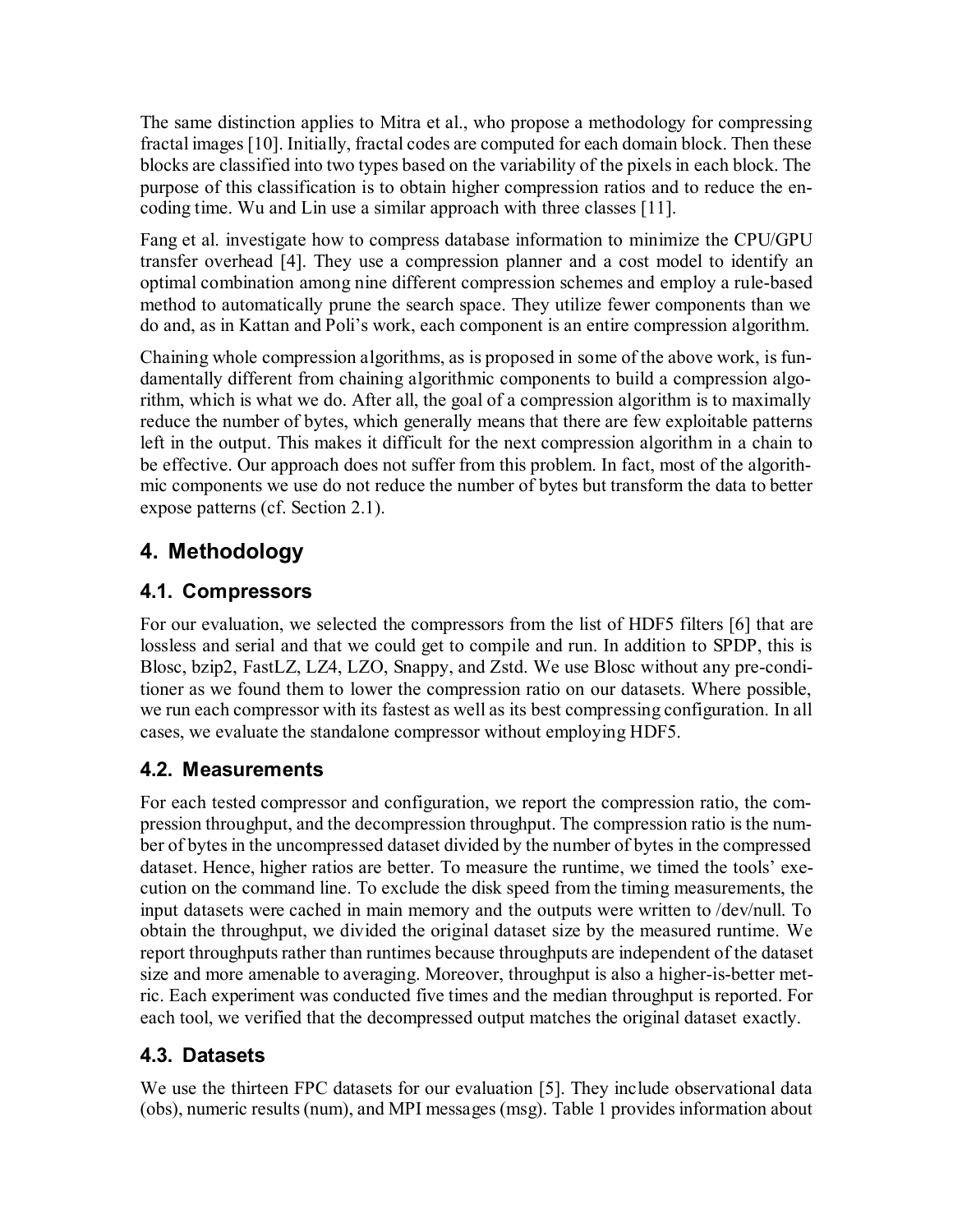each dataset. The first two numeric columns list the size in megabytes and in millions of double-precision values. The middle column shows the percentage of values that are unique. The fourth column displays the first-order entropy of the values in bits. The last column expresses the randomness of each dataset in percent, i.e., it reflects how close the first-order entropy is to that of a truly random dataset with the same number of unique values. For the single-precision versions, we simply converted the double-precision data.

|             | size                   | doubles | unique values | 1st order      | randomness |
|-------------|------------------------|---------|---------------|----------------|------------|
|             | (megabytes) (millions) |         | (percent)     | entropy (bits) | (percent)  |
| msg bt      | 254.0                  | 33.30   | 92.9          | 23.67          | 95.1       |
| msg lu      | 185.1                  | 24.26   | 99.2          | 24.47          | 99.8       |
| msg sp      | 276.7                  | 36.26   | 98.9          | 25.03          | 99.7       |
| msg sppm    | 266.1                  | 34.87   | 10.2          | 11.24          | 51.6       |
| msg sweep3d | 119.9                  | 15.72   | 89.8          | 23.41          | 98.6       |
| num brain   | 135.3                  | 17.73   | 94.9          | 23.97          | 99.9       |
| num comet   | 102.4                  | 13.42   | 88.9          | 22.04          | 93.8       |
| num control | 152.1                  | 19.94   | 98.5          | 24.14          | 99.6       |
| num plasma  | 33.5                   | 4.39    | 0.3           | 13.65          | 99.4       |
| obs error   | 59.3                   | 7.77    | 18.0          | 17.80          | 87.2       |
| obs info    | 18.1                   | 2.37    | 23.9          | 18.07          | 94.5       |
| obs spitzer | 189.0                  | 24.77   | 5.7           | 17.36          | 85.0       |
| obs temp    | 38.1                   | 4.99    | 100.0         | 22.25          | 100.0      |

**Table 1:** Information about the double-precision datasets

## **4.4. System and Compiler**

We compiled the tested codes with  $\frac{\text{gcc}}{\text{g}}+5.3.1$  using the "-O3 -march=native" flags. We measured the runtime of the compressors on a system with dual 10-core Xeon E5-2687W v3 CPUs running at 3.1 GHz. Each core has separate 32 kB L1 caches, a unified 256 kB L2 cache, and the cores on a socket share a 25 MB L3 cache. The host memory size is 128 GB and has a peak bandwidth of 68 GB/s. The operating system is Fedora 23.

## **5. Experimental Results**

The following subsections present the results of our evaluation. The first subsection analyzes the structure of the synthesized SPDP algorithm. The remaining subsections compare it to the other compressors in terms of compression ratio, compression throughput, and decompression throughput. Whenever we mention an average, it is the geometric mean.

## **5.1. Synthesized Algorithm**

SPDP, the best-compressing four-component algorithm for our datasets in CRUSHER's 9,400,320-entry search space is **LNVs2 | DIM8 LNVs1 LZa6**. Whereas there has to be a reducer component at the end, none appear in the first three positions, i.e., CRUSHER generated a three-stage data model followed by a one-stage coder. This result shows that chaining whole compression algorithms, each of which would include a reducer, is not beneficial. Also, the Cut appears after the first component, so it is important to first treat the data at word granularity and then at byte granularity to maximize the compression ratio.

The **LNVs2** component at the beginning that operates at 4-byte granularity is of particular interest. It subtracts the second-previous value from the current value in the sequence and emits the residual. This enables the algorithm to handle both single- and double-precision data well. In case of 8-byte doubles, it takes the upper half of the previous double and subtracts it from the upper half of the current double. Then it does the same for the lower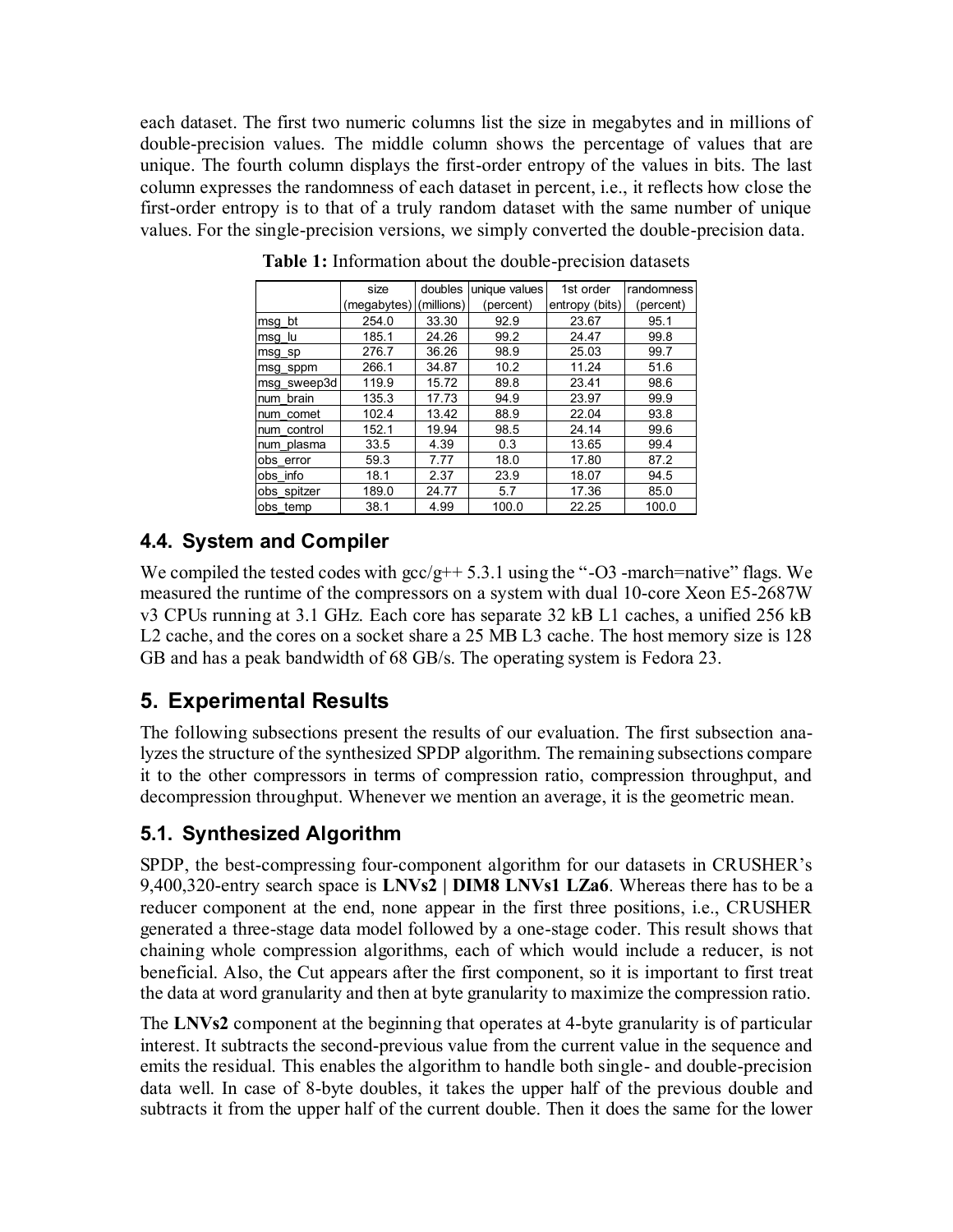halves. The result is, except for a suppressed carry, the same as computing the difference sequence on 8-byte values. In case of 4-byte single-precision data, this component also computes the difference sequence, albeit using the second-to-last rather than the last value. If the values are similar, which is where difference sequences help, then the second-previous value is also similar and should yield residuals that cluster around zero as well. This observation answers our first research question. *We are able to learn from the synthesized algorithm, in this case how to handle mixed single/double-precision datasets*.

The **DIM8** component after the **Cut** separates the bytes making up the single or double values such that the most significant bytes are grouped together, followed by the second most significant bytes, etc. This is likely done because the most significant bytes, which hold the exponent and top mantissa bits in IEEE 754 floating-point values, correlate more with each other than with the remaining bytes in the same value. This assumption is supported by the **LNVs1** component that follows, which computes the byte-granularity difference sequence and, therefore, exploits precisely this similarity between the bytes in the same position of consecutive values. The **LZa6** component compresses the resulting difference sequence. It uses  $n = 6$  to avoid bad matches that result in zero counts being emitted, which expand rather than compress the data. The chosen high value of *n* indicates that bad matches are frequent, as is expected with relatively random datasets (cf. Table 1).

## **5.2. Compression Ratio**

Table 2 shows the compression ratios on the 26 datasets for the investigated compressors. The highest compression ratio for each dataset is highlighted. The bottom row lists the geometric mean of the compression ratios over all datasets for each compressor.

There are only two algorithms that yield highest compression ratios on these datasets, Zstd and SPDP. Zstd compresses fifteen of the datasets best and SPDP the remaining eleven. On average, Zstd provides the highest compression ratio by a substantial margin. This is, to a large degree, due to its great performance on num\_plasma, which it compresses by over an order of magnitude more than any of the other compressors. It appears that Zstd is able to capitalize on the very low fraction of unique values in this dataset (cf. Table 1).

SPDP outperforms the remaining compression algorithms on the majority of the datasets and also on average. Its geometric-mean compression ratio is over 30% higher than that of bzip2, the next best algorithm. We believe this is an impressive result given that SPDP does not include any bit-granularity coders whereas the other algorithms do.

The single-precision datasets are derived from their double-precision counterparts. Yet, only ten of the thirteen single-precision datasets are more compressible, most notably msg\_sweep3d.sp, which is over 2.4 times as compressible as msg\_sweep3d.dp. In the remaining cases, the double-precision versions are more compressible. For instance, obs spitzer.dp is 1.8 times as compressible as obs spitzer.sp. Evidently, the lower mantissa bits that are dropped when converting a double- to a single-precision value tend to be more random than the retained mantissa bits, but this is not always the case.

Overall, SPDP is surprisingly efficient, delivers a record compression ratio on 11 datasets, and outperforms the other algorithms except Zstd on 18 of the 26 datasets. These results highlight the potential of automatic compression-algorithm synthesis and answer our second research question. *A competitive algorithm can be created from components that do not process data at bit granularity such as Huffman or arithmetic coders*.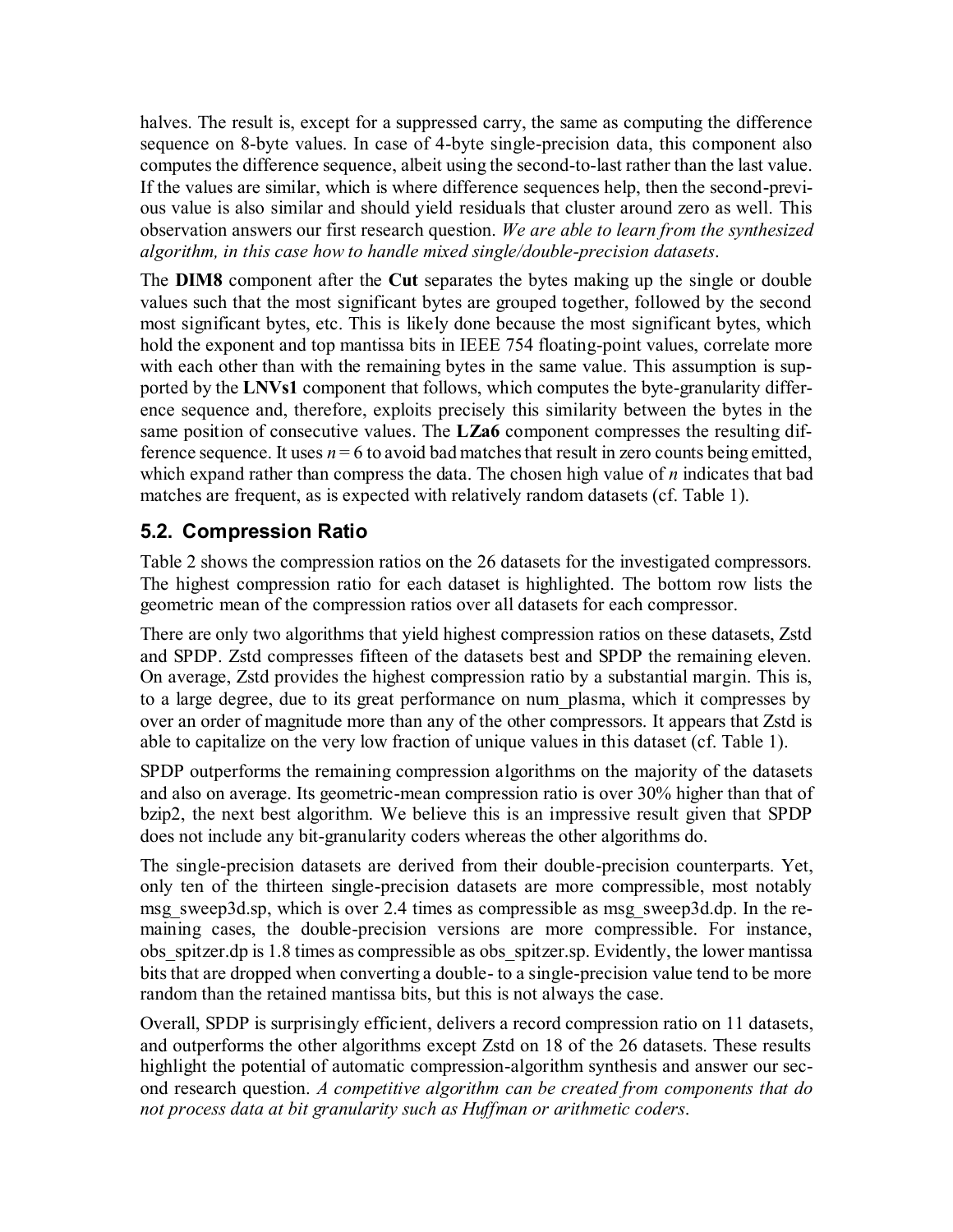#### **Table 2:** Compression ratios

|                | <b>Blosc</b> | <b>Blosc</b> | bzip2 | bzip2 | FastLZ | FastLZ | LZ4  | LZ4  | <b>LZO</b> | <b>SPDP</b>   | <b>SPDP</b> | Zstd    | Zstd    |          |
|----------------|--------------|--------------|-------|-------|--------|--------|------|------|------------|---------------|-------------|---------|---------|----------|
| <b>Dataset</b> | level 1      | level 9      | fast  | best  | fast   | best   | fast | best |            | <b>Snappy</b> | level 1     | level 9 | level 1 | level 22 |
| msg bt.dp      | 1.00         | 1.04         | 1.10  | 1.09  | 1.05   | 1.05   | 1.06 | 1.07 | 1.05       | 1.06          | 1.28        | 1.33    | 1.11    | 1.12     |
| msg lu.dp      | 1.00         | 1.00         | 1.02  | 1.02  | 0.98   | 0.98   | 1.00 | 1.00 | 1.00       | 1.00          | 1.20        | 1.26    | 1.06    | 1.05     |
| msg sp.dp      | 1.00         | 1.00         | 1.08  | 1.05  | 1.00   | 1.00   | 1.00 | 1.01 | 1.00       | 1.00          | 1.27        | 1.30    | 1.06    | 1.07     |
| msg_sppm.dp    | 1.76         | 1.62         | 6.78  | 6.93  | 5.08   | 5.70   | 5.28 | 6.73 | 6.78       | 4.82          | 4.66        | 5.05    | 7.25    | 10.26    |
| msg sweep3d.dp | 1.01         | 1.02         | 1.06  | 1.29  | 1.00   | 1.00   | 1.02 | 1.02 | 1.02       | 1.02          | 1.31        | 3.01    | 1.87    | 2.86     |
| num brain.dp   | 1.00         | 1.00         | 1.04  | 1.04  | 0.98   | 0.98   | 1.00 | 1.00 | 1.00       | 1.00          | 1.14        | 1.20    | 1.06    | 1.10     |
| num comet.dp   | 1.03         | 1.07         | 1.14  | 1.17  | 1.05   | 1.06   | 1.08 | 1.09 | 1.08       | 1.08          | 1.16        | 1.16    | 1.16    | 1.39     |
| num control.dp | 1.01         | 1.01         | 1.03  | 1.03  | 0.99   | 0.99   | 1.01 | 1.01 | 1.02       | 1.01          | 1.02        | 1.01    | 1.06    | 1.06     |
| num plasma.dp  | 1.00         | 1.05         | 1.38  | 5.79  | 1.41   | 1.41   | 1.33 | 1.39 | 1.50       | 1.19          | 1.29        | 33.17   | 381.24  | 408.26   |
| obs error.dp   | 1.00         | 1.07         | 1.30  | 1.34  | 1.26   | 1.26   | 1.27 | 1.29 | 1.27       | 1.30          | 1.14        | 1.61    | 1.52    | 5.61     |
| obs info.dp    | 1.00         | 1.01         | 1.10  | 1.22  | 1.04   | 1.07   | 1.08 | 1.13 | 1.10       | 1.05          | 1.22        | 1.95    | 1.20    | 4.10     |
| obs spitzer.dp | 1.00         | 1.02         | 1.29  | 1.75  | 1.04   | 1.05   | 1.05 | 1.20 | 1.14       | 1.06          | 1.00        | 0.98    | 1.18    | 3.27     |
| obs temp.dp    | 1.00         | 1.00         | 1.02  | 1.02  | 0.97   | 0.97   | 1.00 | 1.00 | 1.00       | 1.00          | 1.02        | 1.03    | 1.04    | 1.04     |
| msg bt.sp      | 1.00         | 1.04         | 1.13  | 1.13  | 1.06   | 1.06   | 1.06 | 1.07 | 1.08       | 1.06          | 1.43        | 1.48    | 1.14    | 1.22     |
| msg lu.sp      | 1.00         | 1.00         | 1.03  | 1.04  | 0.97   | 0.97   | 1.00 | 1.00 | 1.00       | 1.00          | 1.30        | 1.35    | 1.07    | 1.07     |
| msg sp.sp      | 1.00         | 1.00         | 1.16  | 1.14  | 1.00   | 1.00   | 1.00 | 1.01 | 1.08       | 1.00          | 1.47        | 1.53    | 1.11    | 1.26     |
| msg sppm.sp    | 3.18         | 1.69         | 8.14  | 8.74  | 7.85   | 8.37   | 8.55 | 8.73 | 8.63       | 6.26          | 6.93        | 7.69    | 9.84    | 13.52    |
| msg sweep3d.sp | 1.01         | 1.02         | 1.10  | 2.35  | 1.00   | 1.00   | 1.02 | 1.03 | 1.03       | 1.02          | 1.45        | 7.32    | 5.52    | 6.07     |
| num brain.sp   | 1.00         | 1.00         | 1.09  | 1.11  | 0.98   | 0.98   | 1.00 | 1.00 | 1.00       | 1.00          | 1.26        | 1.35    | 1.13    | 1.13     |
| num comet.sp   | 1.03         | 1.07         | 1.11  | 1.12  | 1.06   | 1.06   | 1.08 | 1.09 | 1.09       | 1.08          | 1.18        | 1.18    | 1.15    | 1.15     |
| num control.sp | 1.01         | 1.01         | 1.04  | 1.04  | 0.99   | 0.99   | 1.01 | 1.01 | 1.02       | 1.01          | 1.02        | 1.01    | 1.08    | 1.08     |
| num plasma.sp  | 1.00         | 3.93         | 1.53  | 8.65  | 1.12   | 1.97   | 1.00 | 1.09 | 1.22       | 1.02          | 3.26        | 34.74   | 254.98  | 369.22   |
| obs error.sp   | 1.00         | 1.02         | 1.28  | 1.34  | 1.17   | 1.18   | 1.12 | 1.20 | 1.25       | 1.18          | 1.28        | 2.03    | 1.31    | 5.63     |
| obs info.sp    | 1.00         | 1.01         | 1.12  | 1.33  | 1.02   | 1.07   | 1.07 | 1.13 | 1.13       | 1.05          | 1.60        | 2.28    | 1.21    | 3.62     |
| obs spitzer.sp | 1.00         | 1.00         | 1.23  | 1.39  | 1.02   | 1.02   | 1.02 | 1.08 | 1.08       | 1.02          | 1.00        | 0.99    | 1.15    | 1.82     |
| obs temp.sp    | 1.00         | 1.00         | 1.04  | 1.05  | 0.97   | 0.97   | 1.00 | 1.00 | 1.00       | 1.00          | 1.01        | 1.00    | 1.08    | 1.08     |
| GeoMean        | 1.07         | 1.11         | 1.31  | 1.59  | 1.20   | 1.24   | 1.21 | 1.25 | 1.26       | 1.19          | 1.42        | 2.09    | 2.22    | 3.09     |

### **5.3. Compression Speed**

Table 3 lists the compression throughputs (in MB/s) on each dataset for the investigated compressors. The highest throughput for each dataset is highlighted. The bottom row shows the geometric mean throughput over all datasets for each compressor.

At level 1, both SPDP and Zstd compress at roughly 330 MB/s. At their best-compressing level, SPDP is much faster than Zstd. However, it should be noted that Zstd compresses better, on average, at its lowest level than SPDP at its highest level, so Zstd is clearly preferred. Among the other algorithms, all of which compress significantly less than SPDP, only Blosc level 1, LZ4 fast, and Snappy are faster than SPDP. The remaining algorithms are, on average, outperformed both in compression ratio and throughput by SPDP (and Zstd). Snappy is the fastest compressor, but it delivers one of the lowest compression ratios. Note that a high compression speed is of interest in scientific computing where large amounts of floating-point data are produced that may have to be compressed on the fly.

### **5.4. Decompression Speed**

Table 4 lists the decompression throughputs (in MB/s) on each dataset for the investigated compressors. The highest throughput for each dataset is again highlighted. The bottom row shows the geometric mean throughput over all datasets for each compressor.

Zstd decompresses substantially faster than SPDP. It is 26% faster at level 1 and over two times faster in the best-compressing mode. Except for SPDP level 9, all algorithms decompress faster than they compress on average, in some cases by a large factor. For example, Zstd level 22 decompresses over 75 times faster than it compresses. In contrast, SPDP is a fairly symmetric algorithm that compresses and decompresses at about the same speed. A faster decompression throughput is useful in cases where a dataset is compressed once but decompressed multiple times, such as for datasets that are analyzed or visualized many times. In other cases, for example program checkpoints that are almost never read, the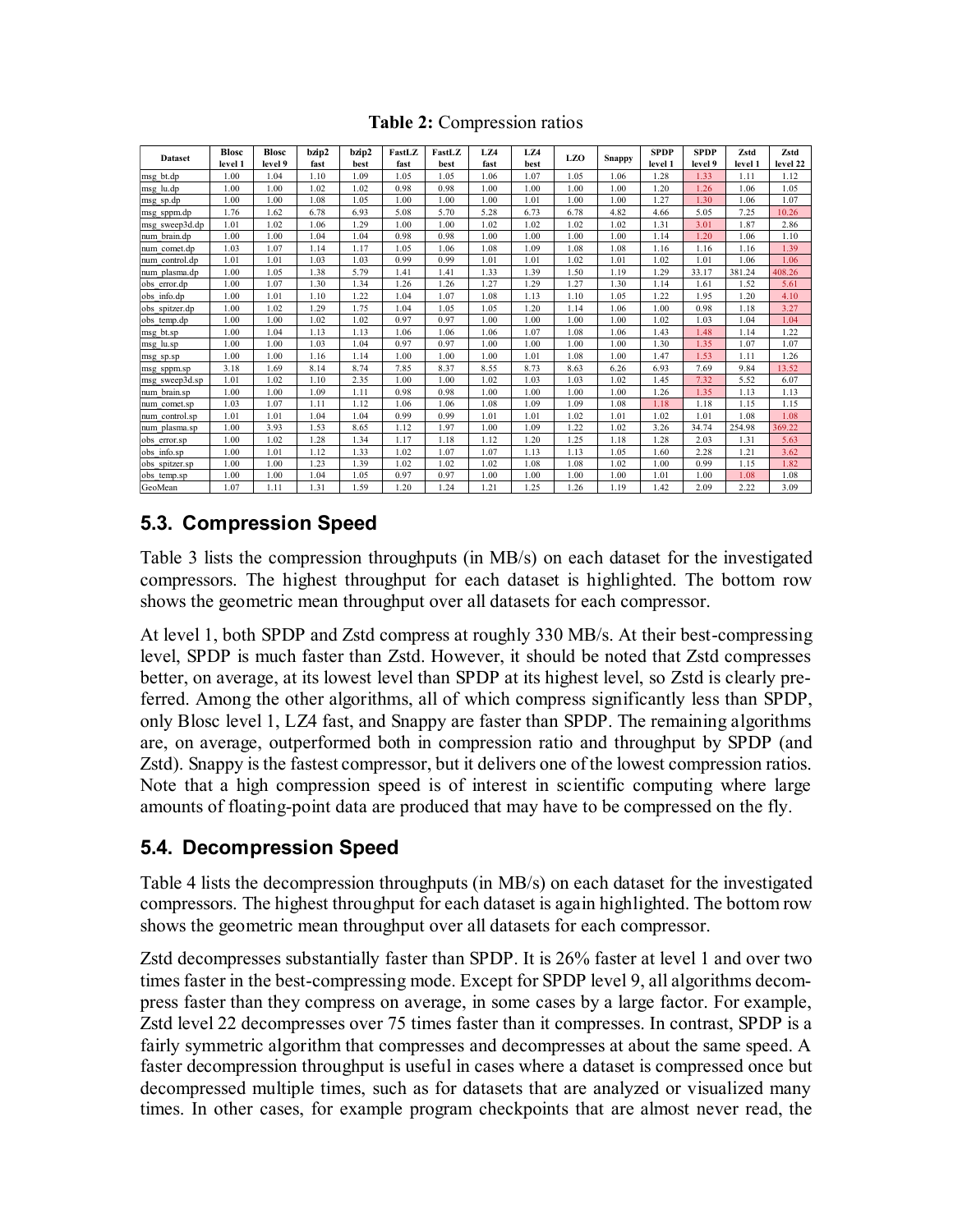decompression speed is immaterial. Due to its symmetry, SPDP's decompression throughput is low and only higher than that of bzip2 and LZO. Again, Snappy is the fastest.

| <b>Dataset</b> | <b>Blosc</b> | <b>Blosc</b> | bzip2 | bzip2 | FastLZ | FastLZ | LZ4    | LZ4   | <b>LZO</b> | <b>Snappy</b> | <b>SPDP</b> | <b>SPDP</b> | Zstd    | Zstd     |
|----------------|--------------|--------------|-------|-------|--------|--------|--------|-------|------------|---------------|-------------|-------------|---------|----------|
|                | level 1      | level 9      | fast  | best  | fast   | best   | fast   | best  |            |               | level 1     | level 9     | level 1 | level 22 |
| msg bt.dp      | 747.4        | 194.2        | 8.8   | 8.4   | 146.2  | 233.4  | 1010.6 | 41.2  | 5.5        | 1011.7        | 413.1       | 199.2       | 310.1   | 2.2      |
| msg lu.dp      | 674.0        | 185.0        | 8.3   | 7.8   | 134.9  | 225.7  | 1406.4 | 38.0  | 5.6        | 1786.7        | 426.6       | 190.9       | 403.7   | 2.6      |
| msg sp.dp      | 746.1        | 187.9        | 8.4   | 8.0   | 144.4  | 227.6  | 1554.3 | 38.0  | 4.9        | 1636.8        | 387.6       | 200.5       | 443.7   | 2.1      |
| msg sppm.dp    | 819.3        | 355.9        | 6.7   | 5.7   | 520.6  | 472.1  | 900.4  | 52.6  | 6.3        | 1384.2        | 364.8       | 333.6       | 454.6   | 7.8      |
| msg sweep3d.dp | 673.3        | 172.6        | 8.4   | 8.1   | 133.5  | 194.8  | 1226.3 | 38.8  | 5.7        | 1811.6        | 326.9       | 250.1       | 265.3   | 2.8      |
| num brain.dp   | 718.6        | 176.0        | 8.2   | 7.7   | 136.5  | 203.6  | 1249.0 | 38.0  | 5.5        | 2218.3        | 330.8       | 189.2       | 368.7   | 2.5      |
| num comet.dp   | 528.5        | 200.3        | 9.3   | 8.5   | 136.4  | 208.7  | 792.0  | 37.6  | 5.6        | 1946.9        | 298.8       | 186.3       | 365.5   | 2.5      |
| num control.dp | 758.8        | 188.2        | 8.3   | 7.7   | 138.7  | 235.7  | 1824.1 | 38.0  | 5.7        | 2189.4        | 312.4       | 163.0       | 379.1   | 2.8      |
| num plasma.dp  | 677.5        | 194.7        | 9.7   | 2.8   | 157.1  | 304.6  | 295.9  | 46.2  | 7.8        | 477.3         | 388.9       | 277.7       | 1364.2  | 96.0     |
| obs error.dp   | 718.2        | 177.2        | 9.6   | 9.1   | 149.0  | 205.7  | 365.2  | 43.3  | 3.3        | 339.4         | 277.7       | 181.4       | 166.0   | 3.9      |
| obs info.dp    | 420.8        | 113.3        | 8.5   | 8.2   | 89.3   | 126.4  | 493.5  | 36.2  | 6.0        | 931.7         | 212.8       | 122.4       | 297.6   | 3.0      |
| obs spitzer.dp | 719.3        | 176.5        | 9.4   | 9.6   | 128.4  | 170.7  | 548.9  | 39.4  | 4.1        | 445.2         | 371.5       | 155.4       | 148.0   | 1.5      |
| obs temp.dp    | 478.5        | 188.5        | 8.2   | 7.7   | 111.3  | 243.4  | 1051.0 | 38.2  | 5.6        | 1211.0        | 333.6       | 138.2       | 251.4   | 4.3      |
| msg bt.sp      | 745.5        | 185.3        | 9.2   | 8.7   | 139.7  | 217.0  | 965.3  | 40.1  | 5.4        | 814.6         | 379.1       | 208.9       | 214.2   | 2.4      |
| msg lu.sp      | 709.5        | 169.4        | 8.6   | 8.1   | 128.8  | 203.2  | 1171.1 | 37.4  | 5.6        | 1460.5        | 434.1       | 188.4       | 321.5   | 3.5      |
| msg sp.sp      | 679.9        | 179.4        | 9.0   | 8.4   | 137.8  | 206.2  | 1119.8 | 38.5  | 5.2        | 1602.9        | 376.7       | 207.9       | 333.5   | 2.5      |
| msg sppm.sp    | 730.0        | 318.3        | 5.6   | 4.8   | 539.9  | 385.9  | 1496.8 | 157.4 | 16.7       | 1784.0        | 458.6       | 376.5       | 691.0   | 15.6     |
| msg sweep3d.sp | 512.7        | 169.2        | 8.7   | 4.0   | 127.6  | 174.4  | 1543.8 | 37.5  | 5.6        | 1335.4        | 350.0       | 217.5       | 638.3   | 15.0     |
| num brain.sp   | 717.4        | 183.3        | 8.6   | 7.9   | 120.3  | 174.4  | 1368.7 | 35.7  | 5.4        | 1559.6        | 262.0       | 187.1       | 315.6   | 3.7      |
| num comet.sp   | 474.1        | 202.1        | 9.1   | 8.3   | 128.0  | 204.6  | 814.2  | 37.1  | 5.6        | 1166.6        | 222.7       | 169.0       | 346.4   | 3.7      |
| num control.sp | 673.1        | 190.9        | 8.3   | 7.7   | 130.0  | 260.3  | 1070.3 | 38.7  | 5.7        | 1701.6        | 289.7       | 167.4       | 334.9   | 3.8      |
| num plasma.sp  | 394.7        | 314.8        | 9.3   | 3.0   | 104.5  | 170.6  | 807.7  | 39.4  | 6.5        | 314.8         | 292.7       | 170.4       | 965.2   | 74.6     |
| obs error.sp   | 400.3        | 126.4        | 9.3   | 8.8   | 127.8  | 249.8  | 354.6  | 37.3  | 2.5        | 238.7         | 386.1       | 149.3       | 132.9   | 3.1      |
| obs info.sp    | 325.8        | 90.9         | 8.4   | 8.6   | 89.0   | 107.0  | 495.2  | 33.6  | 5.9        | 659.1         | 170.9       | 161.7       | 200.0   | 2.4      |
| obs spitzer.sp | 521.4        | 147.8        | 9.1   | 8.8   | 118.4  | 148.9  | 430.2  | 35.6  | 3.7        | 351.1         | 301.1       | 169.9       | 179.7   | 1.7      |
| obs temp.sp    | 444.2        | 176.1        | 8.2   | 8.0   | 90.2   | 134.2  | 936.5  | 33.8  | 5.6        | 1348.2        | 258.7       | 132.1       | 270.7   | 5.1      |
| GeoMean        | 597.7        | 183.6        | 8.5   | 7.2   | 140.3  | 208.1  | 870.3  | 40.8  | 5.5        | 1024.6        | 323.6       | 189.2       | 333.5   | 4.4      |

**Table 3:** Compression throughput in megabytes per second

**Table 4:** Decompression throughput in megabytes per second

|                | <b>Blosc</b> | <b>Blosc</b> | bzip2 | bzip2 | FastLZ | FastLZ | LZ4    | LZ4    | <b>LZO</b> | <b>SPDP</b>   | <b>SPDP</b> | Zstd    | Zstd    |          |
|----------------|--------------|--------------|-------|-------|--------|--------|--------|--------|------------|---------------|-------------|---------|---------|----------|
| <b>Dataset</b> | level 1      | level 9      | fast  | best  | fast   | best   | fast   | best   |            | <b>Snappy</b> | level 1     | level 9 | level 1 | level 22 |
| msg bt.dp      | 945.1        | 956.8        | 20.7  | 18.4  | 595.9  | 563.1  | 1854.4 | 1714.5 | 277.5      | 3470.8        | 430.4       | 203.7   | 478.6   | 269.3    |
| msg lu.dp      | 805.5        | 872.2        | 19.4  | 16.9  | 539.4  | 501.6  | 2081.0 | 2144.2 | 384.0      | 3624.9        | 453.9       | 199.3   | 422.6   | 289.6    |
| msg sp.dp      | 854.9        | 943.1        | 20.2  | 17.8  | 546.7  | 511.7  | 2149.9 | 1146.4 | 311.0      | 3741.9        | 412.6       | 198.8   | 469.2   | 231.7    |
| msg sppm.dp    | 960.8        | 1042.5       | 61.6  | 52.1  | 844.5  | 1002.4 | 1691.1 | 2450.3 | 327.8      | 3409.6        | 426.6       | 333.3   | 811.1   | 891.3    |
| msg sweep3d.dp | 742.8        | 725.9        | 19.4  | 17.0  | 522.9  | 522.9  | 2070.6 | 1783.4 | 344.7      | 3313.6        | 431.5       | 122.2   | 393.7   | 323.9    |
| num brain.dp   | 795.1        | 734.8        | 18.8  | 16.5  | 649.4  | 495.9  | 2118.7 | 1831.6 | 384.0      | 3019.6        | 373.2       | 189.6   | 398.1   | 221.6    |
| num comet.dp   | 645.4        | 975.6        | 19.9  | 17.5  | 549.3  | 504.2  | 1634.4 | 1406.6 | 306.1      | 2529.7        | 315.0       | 188.3   | 381.8   | 232.0    |
| num control.dp | 782.1        | 809.3        | 19.6  | 17.2  | 594.8  | 505.8  | 1398.4 | 2319.8 | 366.4      | 3127.1        | 360.1       | 158.3   | 408.5   | 424.1    |
| num plasma.dp  | 868.7        | 580.3        | 20.3  | 39.7  | 384.9  | 363.0  | 676.3  | 914.7  | 158.8      | 1119.0        | 437.2       | 84.0    | 1599.6  | 989.2    |
| obs error.dp   | 890.6        | 513.6        | 20.7  | 17.9  | 392.5  | 408.4  | 1605.5 | 1566.7 | 208.6      | 1857.6        | 298.7       | 122.1   | 316.9   | 457.7    |
| obs info.dp    | 592.2        | 442.0        | 18.4  | 16.4  | 298.6  | 267.9  | 1021.7 | 717.6  | 147.5      | 2313.9        | 306.5       | 123.6   | 237.3   | 301.1    |
| obs spitzer.dp | 867.1        | 809.0        | 19.3  | 19.9  | 457.6  | 439.0  | 1075.3 | 1181.0 | 167.4      | 1966.8        | 377.1       | 150.9   | 404.5   | 289.8    |
| obs temp.dp    | 551.0        | 870.4        | 19.1  | 16.7  | 369.8  | 410.3  | 1162.2 | 1637.7 | 245.4      | 1871.0        | 340.4       | 165.9   | 310.2   | 187.4    |
| msg bt.sp      | 902.7        | 857.7        | 20.8  | 18.3  | 527.6  | 452.8  | 1733.6 | 979.8  | 213.2      | 2010.2        | 401.7       | 184.8   | 396.3   | 270.3    |
| msg lu.sp      | 714.1        | 915.4        | 19.5  | 17.2  | 454.6  | 427.6  | 1344.0 | 1784.3 | 326.4      | 2743.2        | 462.0       | 187.8   | 403.9   | 314.2    |
| msg sp.sp      | 749.6        | 728.6        | 20.5  | 18.2  | 439.4  | 443.6  | 2441.2 | 1663.2 | 165.0      | 2166.5        | 393.2       | 191.8   | 398.1   | 211.3    |
| msg sppm.sp    | 845.7        | 813.6        | 72.6  | 69.8  | 880.3  | 844.7  | 1504.3 | 2113.0 | 245.9      | 1672.0        | 461.5       | 312.3   | 1007.1  | 1017.1   |
| msg sweep3d.sp | 911.1        | 663.9        | 19.0  | 25.1  | 638.4  | 363.7  | 1172.6 | 1732.2 | 187.0      | 2641.8        | 370.6       | 99.5    | 908.3   | 498.8    |
| num brain.sp   | 897.2        | 919.6        | 19.2  | 17.3  | 625.9  | 429.5  | 1871.9 | 1326.6 | 248.5      | 2198.7        | 342.2       | 157.6   | 323.7   | 202.8    |
| num comet.sp   | 840.0        | 805.8        | 21.0  | 18.1  | 409.5  | 430.6  | 1844.2 | 1613.9 | 253.1      | 2254.3        | 340.9       | 166.8   | 384.3   | 271.3    |
| num control.sp | 821.8        | 912.7        | 19.4  | 16.9  | 705.3  | 460.8  | 1376.3 | 1443.0 | 338.7      | 3260.9        | 296.2       | 150.1   | 334.5   | 301.0    |
| num plasma.sp  | 462.5        | 568.0        | 22.1  | 39.0  | 275.4  | 342.0  | 1137.8 | 758.0  | 126.2      | 1289.7        | 406.0       | 105.6   | 2403.4  | 757.6    |
| obs error.sp   | 511.3        | 532.2        | 19.9  | 18.4  | 297.8  | 294.7  | 556.8  | 503.8  | 149.6      | 865.6         | 267.9       | 129.8   | 245.4   | 328.9    |
| obs info.sp    | 474.0        | 444.2        | 18.3  | 16.0  | 254.4  | 245.0  | 611.4  | 739.5  | 113.8      | 1152.7        | 125.1       | 134.1   | 206.5   | 244.3    |
| obs spitzer.sp | 871.0        | 973.1        | 19.5  | 17.7  | 385.1  | 399.0  | 1058.4 | 1029.7 | 136.6      | 1506.3        | 390.4       | 154.8   | 392.8   | 197.3    |
| obs temp.sp    | 596.5        | 799.3        | 18.2  | 17.0  | 393.6  | 546.6  | 1252.2 | 2048.7 | 206.0      | 2447.8        | 286.4       | 136.4   | 281.2   | 203.6    |
| GeoMean        | 749.1        | 756.2        | 21.6  | 20.7  | 476.5  | 447.4  | 1385.1 | 1379.4 | 228.7      | 2211.0        | 355.6       | 159.5   | 449.3   | 330.3    |

## **6. Summary and Future Work**

In this paper, we describe the design, analyze the structure, and evaluate the performance of SPDP, an automatically synthesized lossless compression algorithm for single- and double-precision floating-point data. It is the best-compressing out of the 9,400,320 possible four-stage algorithms that can be built from our set of 48 algorithmic components that does not include any bit-level coders. SPDP yields the highest compression ratio on eleven of